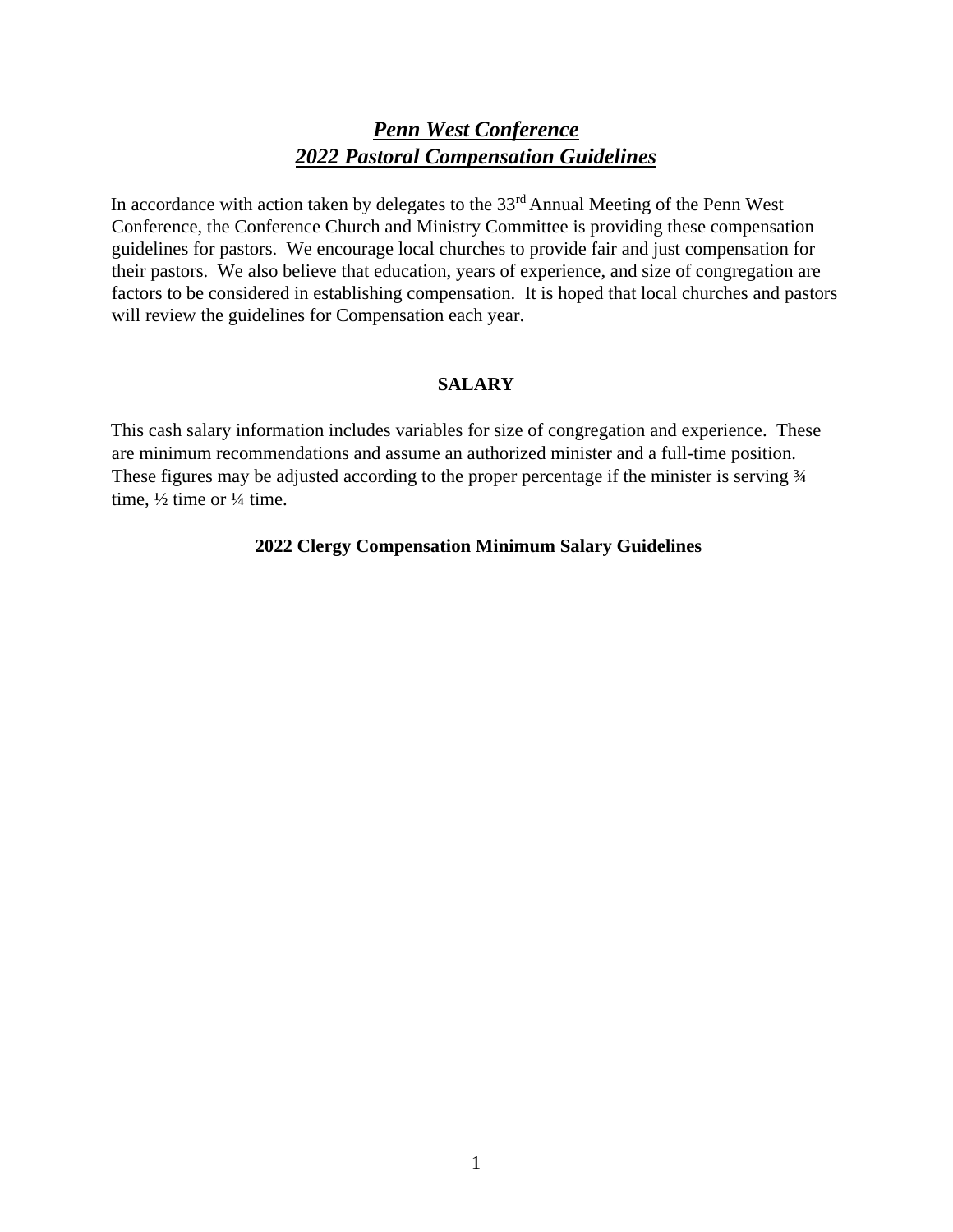| <b>Experience in</b> | Less than 100 | $100 - 200$ | 201-399    | $400+$ Members |
|----------------------|---------------|-------------|------------|----------------|
| Ministry             | Members on    | Members on  | Members on | on Record      |
|                      | Record        | Record      | Record     |                |
| 0 years              | 36,064        | 38,669      | 40,477     | 42,147         |
| 1 years              | 36,425        | 39,056      | 40,882     | 42,568         |
| 2 years              | 36,786        | 39,443      | 41,287     | 42,989         |
| 3 years              | 37,147        | 39,830      | 41,692     | 43,410         |
| <u>4 years</u>       | 37,508        | 40,217      | 42,097     | 43,831         |
| 5 years              | 37,869        | 40,604      | 42,502     | 44,252         |
| <u>6</u> years       | 38,230        | 40,991      | 42,907     | 44,673         |
| 7 years              | 38,591        | 41,378      | 43,312     | 45,094         |
| <u>8 years</u>       | 38,952        | 41,765      | 43,717     | 45,515         |
| 9 years              | 39,313        | 42,152      | 44,122     | 45,936         |
| 10 years             | 39,674        | 42,539      | 44,527     | 46,357         |
| $11$ years           | 40,035        | 42,926      | 44,932     | 46,778         |
| 12 years             | 40,396        | 43,313      | 45,337     | 47,199         |
| 13 years             | 40,757        | 43,700      | 45,742     | 47,620         |
| 14 years             | 41,118        | 44,087      | 46,147     | 48,041         |
| 15 years             | 41,479        | 44,474      | 46,552     | 48,462         |
| 16 years             | 41,840        | 44,861      | 46,957     | 48,883         |
| 17 years             | 42,201        | 45,248      | 47,362     | 49,304         |
| 18 years             | 42,562        | 45,635      | 47,767     | 49,725         |
| 19 years             | 42,923        | 46,022      | 48,172     | 50,146         |
| 20 years             | 43,284        | 46,409      | 48,577     | 50,567         |
| $21$ years           | 43,645        | 46,796      | 48,982     | 50,988         |
| 22 years             | 44,006        | 47,183      | 49,387     | 51,409         |
| 23 years             | 44,367        | 47,570      | 49,792     | 51,830         |
| 24 years             | 44,728        | 47,957      | 50,197     | 52,251         |
| $25$ years           | 45,089        | 48,344      | 50,602     | 52,672         |
| 26 years             | 45,450        | 48,731      | 51,007     | 53,093         |
| $27$ years           | 45,811        | 49,118      | 51,412     | 53,514         |
| 28 years             | 46,172        | 49,505      | 51,817     | 53,935         |
| 29 years             | 46,533        | 49,892      | 52,222     | 54,356         |
| 30 years             | 46,894        | 50,279      | 52,627     | 54,777         |
| 31 years             | 47,255        | 50,666      | 53,032     | 55,198         |
| 32 years             | 47,616        | 51,053      | 53,437     | 55,619         |
| 33 years             | 47,977        | 51,440      | 53,842     | 56,040         |
| 34 years             | 48,338        | 51,827      | 54,247     | 56,461         |
| 35 years             | 48,699        | 52,214      | 54,652     | 56,882         |
| 36 years             | 49,060        | 52,601      | 55,057     | 57,303         |
| 37 years             | 49,421        | 52,988      | 55,462     | 57,724         |
| 38 years             | 49,782        | 53,375      | 55,867     | 58,145         |
| 39 years             | 50,143        | 53,782      | 56,272     | 58,566         |
| 40 years             | 50,504        | 54,149      | 56,677     | 58,987         |
| ***                  |               |             |            |                |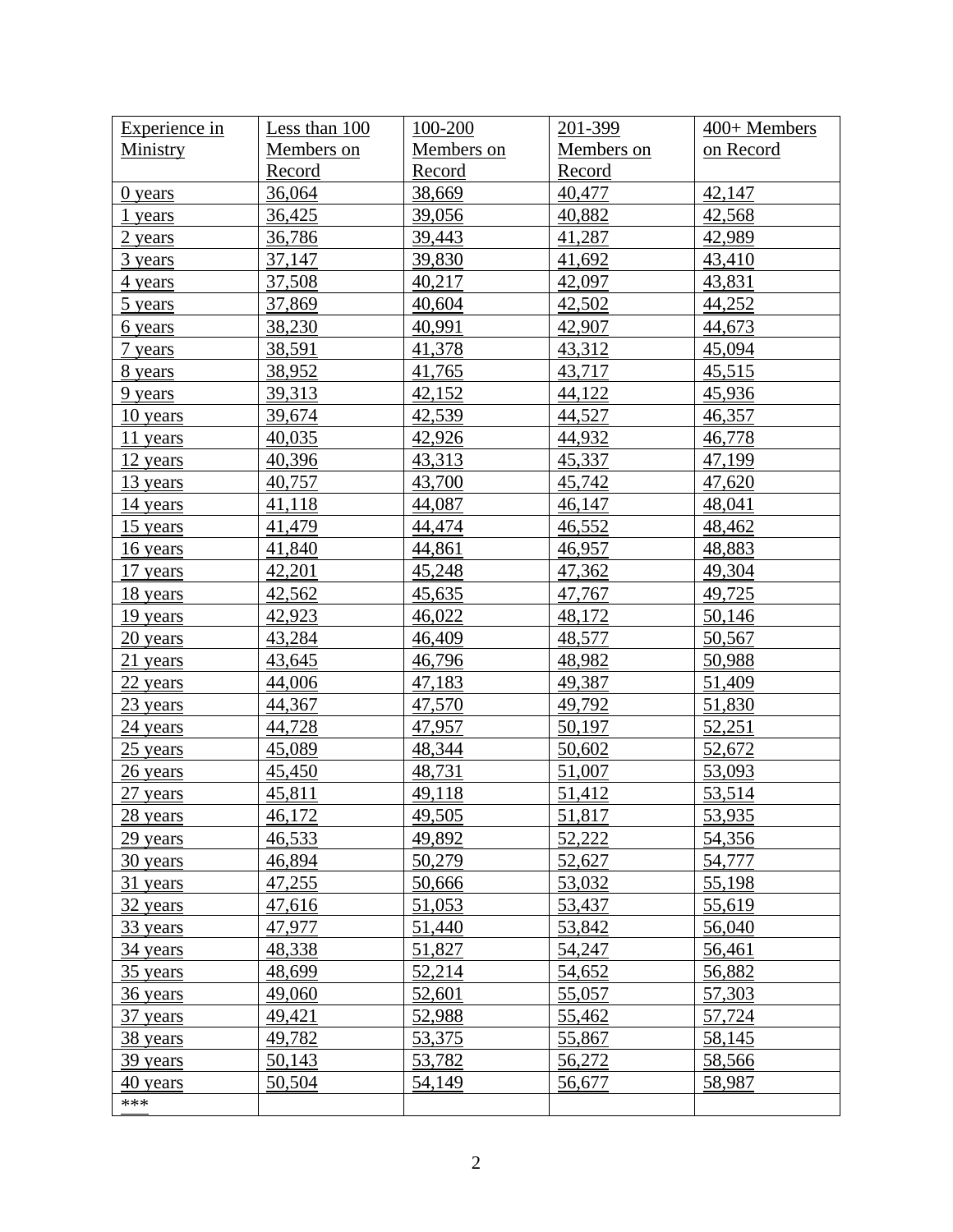\*\*\* Each year of experience increases the salary by 1% of the baseline (0 years)

Additional years of experience in the ministry, previous work/educational experience, and special training/additional degrees are a benefit to the congregation and deserving of additional compensation. Similarly, the size of the congregation, the number of churches served (if part of a charge) and the responsibilities of the pastor should be considered in determining compensation.

# **SUNDAY SUPPLY MINISTER**

It is recommended that Sunday morning supply pastors be compensated \$200 plus travel expenses at the IRS mileage rate for one worship service. \$75.00 for each additional service the same day.

It is recommended that churches give the full amount of compensation, with at minimum half of compensation, to the supply pastor if worship is canceled due to inclement weather or other unforeseen circumstances. When inclement weather is anticipated, the church and supply pastor should review compensation in advance.

# *MESA CALL AGREEMENT WORKBOOK*

The MESA Call Agreement Workbook [\(http://www.uccfiles.com/docs/Sample-Call-](http://www.uccfiles.com/docs/Sample-Call-Agreement.doc)[Agreement.doc\)](http://www.uccfiles.com/docs/Sample-Call-Agreement.doc) is a helpful tool for determining compensation and ministerial tasks. This document is also helpful in determining additional items such as housing, reimbursed expenses, benefits, and more. Other than p. 12, the remainder of these guidelines contain parts of the MESA Call Agreement Workbook that we hope you will find to be particularly helpful:

#### **SCOPE OF WORK**

*Use the following Scope of Work template to determine the time commitment and ministry responsibilities of this Pastoral Position, and/or use this space to incorporate a job description that considers the following:*

This template of time is based on common pastoral activities within realistic working hours, and *in italics* are key activities of vital congregations. [See [www.ucc.org/research](http://www.ucc.org/research) for details.]

Feel free to modify to write your own description of scope of work for your context and ministry. As a general rule, *where a line is added to the scope of work, delete a different line*. As lines are deleted and/or as the time of a pastoral position is decreased, consider the realistic and creative opportunities for fulfilling these tasks: will they be delegated to lay leaders and volunteers, for example, or will they be let go from the church's ministry?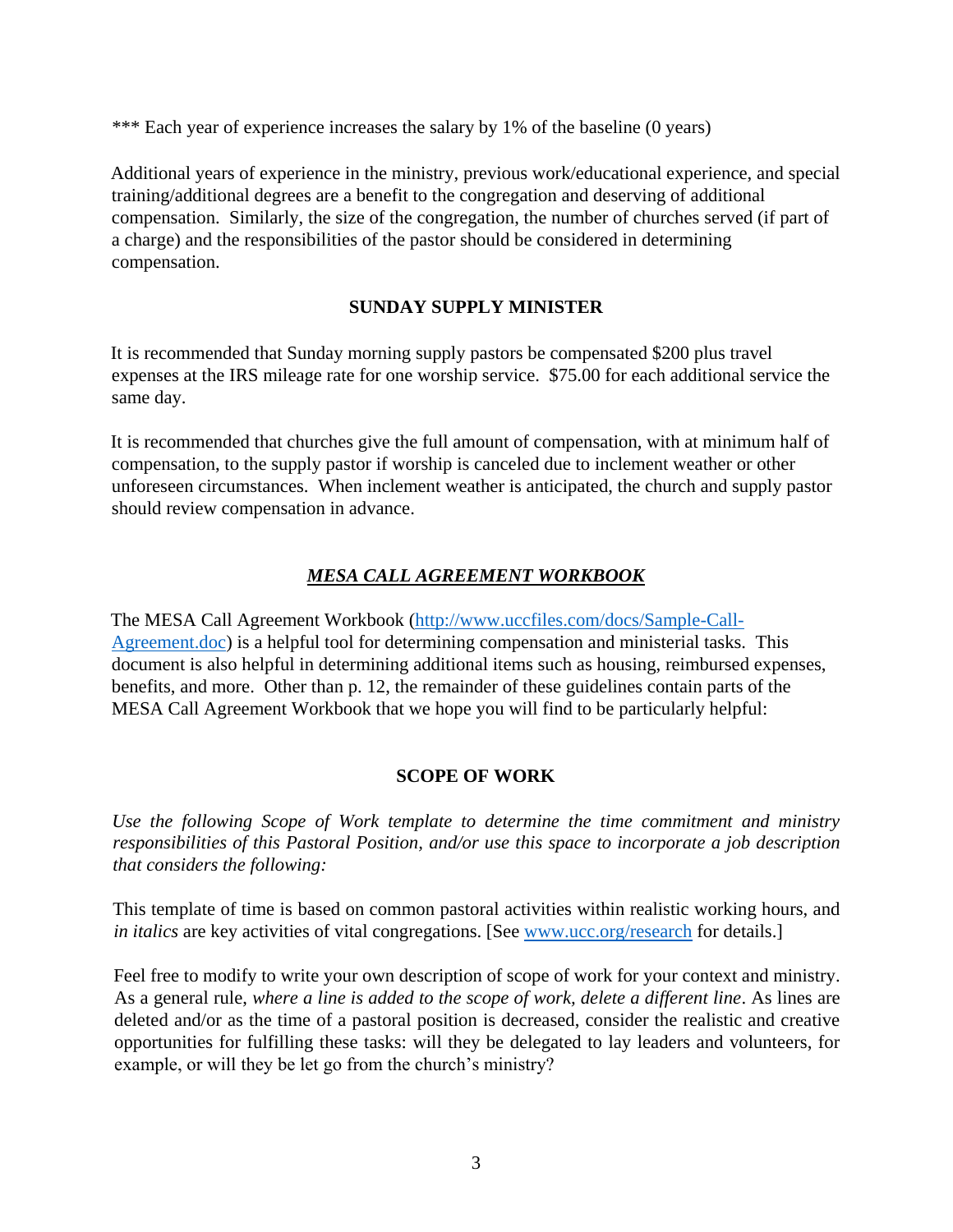For congregations sharing a pastoral position, each congregation writes its own scope of work.

For an *Associate Pastor position*, please use the following template in conversation with the Senior Pastor, relevant staff, and related committees. In addition to outlining the tasks and time expected of an Associate Pastor position as well as its specializations (if any), plan to note in the call agreement:

- o this position [MAY / MAY NOT] fit within a Senior Pastor succession model
- $\circ$  this position [IS / IS NOT] intended for a particular season within the congregation's life; if so, indicate duration.

Many ministers can track their hours effectively by using a *"unit"* weekly calendar. Each day has three units: morning, afternoon, and evening, totaling 12 or more hours for the full day. A work week of 10-12 units = full time pastoral position, while a work week of 3-4 units =  $\frac{1}{4}$  time pastoral position. When arranging a part-time schedule to allow the minister to earn another livelihood, consider the most helpful distribution or cluster of units. Additional considerations for the scope of work (whether full time or part time) include *on-call expectations*.

# *Scope of work for full time PASTORAL POSITION*

*(40-50 hours weekly / 10-12 units)*

- preparation and leadership of Sunday worship including scripture study, crafting of liturgy and bulletin, sermon preparation, guiding and sometimes finding lay liturgists, planning of music in coordination with musical staff or volunteers, preaching, offering of prayers, etc.
- *faith formation and vitality* through prayer, Bible study, service, identifying helpful resources and opportunities and helping lay persons take advantage of them
- *leadership development* by working with people in the church to create ministry and programs
- pastoral care in collaboration with lay people
- *community engagement* and leading the way for the church to be an ambassador of God's love
- weddings and funerals for participants in the worshipping community
- *strategic planning for current and new directions in ministry*
- attend meetings and give leadership as needed to church programs, in collaboration with lay leadership
- participate in wider church activities such as conference and association meetings
- administration responsibilities (unless delegated) such as email, website, church supply purchasing, more
- *faithful financial development* and stewardship
- responsibility for supervision of staff
- availability to wider community for funerals, weddings, special worship programs, and as a representative of the church to local organizations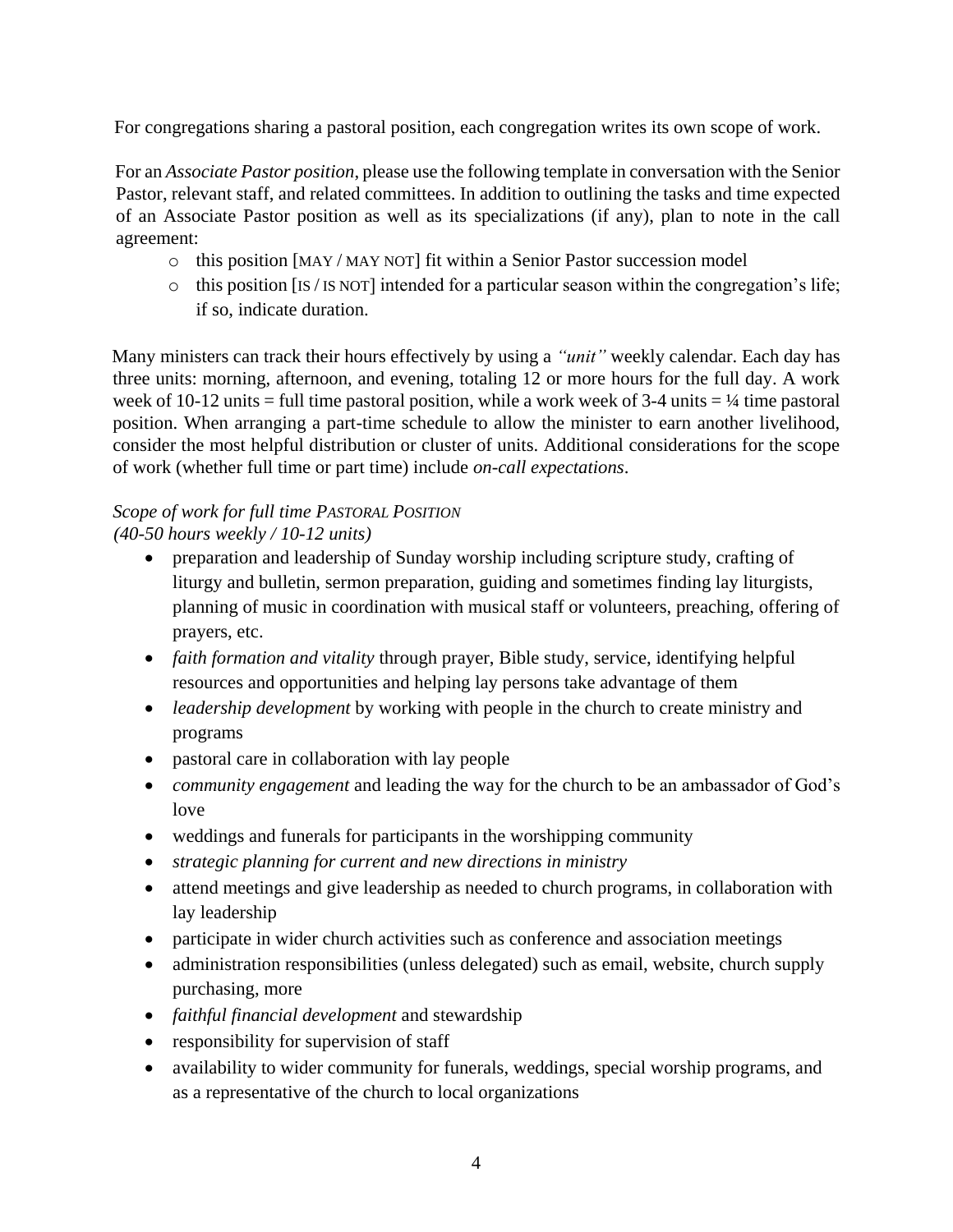- counseling, listening and referral
- study and prayer to increase faith and to improve skills so as to lead, teach, preach better
- energizing and deepening the spiritual connections and faith understandings of others in all they do

# *Scope of work for a three-quarter time SETTLED PASTORAL POSITION (30-35 hours weekly / 8-10 units)*

- preparation and leadership of Sunday worship including scripture study, crafting of liturgy and bulletin, sermon preparation, guiding and sometimes finding lay liturgists, planning of music in coordination with musical staff or volunteers, preaching, offering of prayers, etc.
- *faith formation and vitality* through prayer, Bible study, service, identifying helpful resources and opportunities and helping lay persons take advantage of them
- *leadership development* by working with people in the church to create ministry and programs
- pastoral care in collaboration with lay people (at least to those who are sick, elderly, or grieving)
- *community engagement* and leading the way for the church to be an ambassador of God's love
- weddings and funerals for participants in the worshipping community
- *strategic planning for current and new directions in ministry*
- participate in wider church activities such as conference and association meetings as time permits
- *faithful financial development* and stewardship
- study and prayer to increase faith and to improve skills so as to lead, teach, preach better
- energizing and deepening the spiritual connections and faith understandings of others in all they do

*Adjust the scope of work for full or 3/4 time INTENTIONAL INTERIM PASTORS to include:*

- serves as temporary pastor and resource for the dynamics of transition
- works with a transition team or search committee to facilitate the congregation's discernment of its vision and its preparation for the search
- serves as resource for the work of transition including the process of writing the Local Church Profile, where applicable – focusing on three questions: Who are we now? Who is our neighbor? Who is God calling us to become?
- guides the congregation's examination of heritage, mission, leadership, connections, and future
- as needed, provides support and leadership to the congregation in ONE OR MORE of the following:
	- o exploring new directions in ministry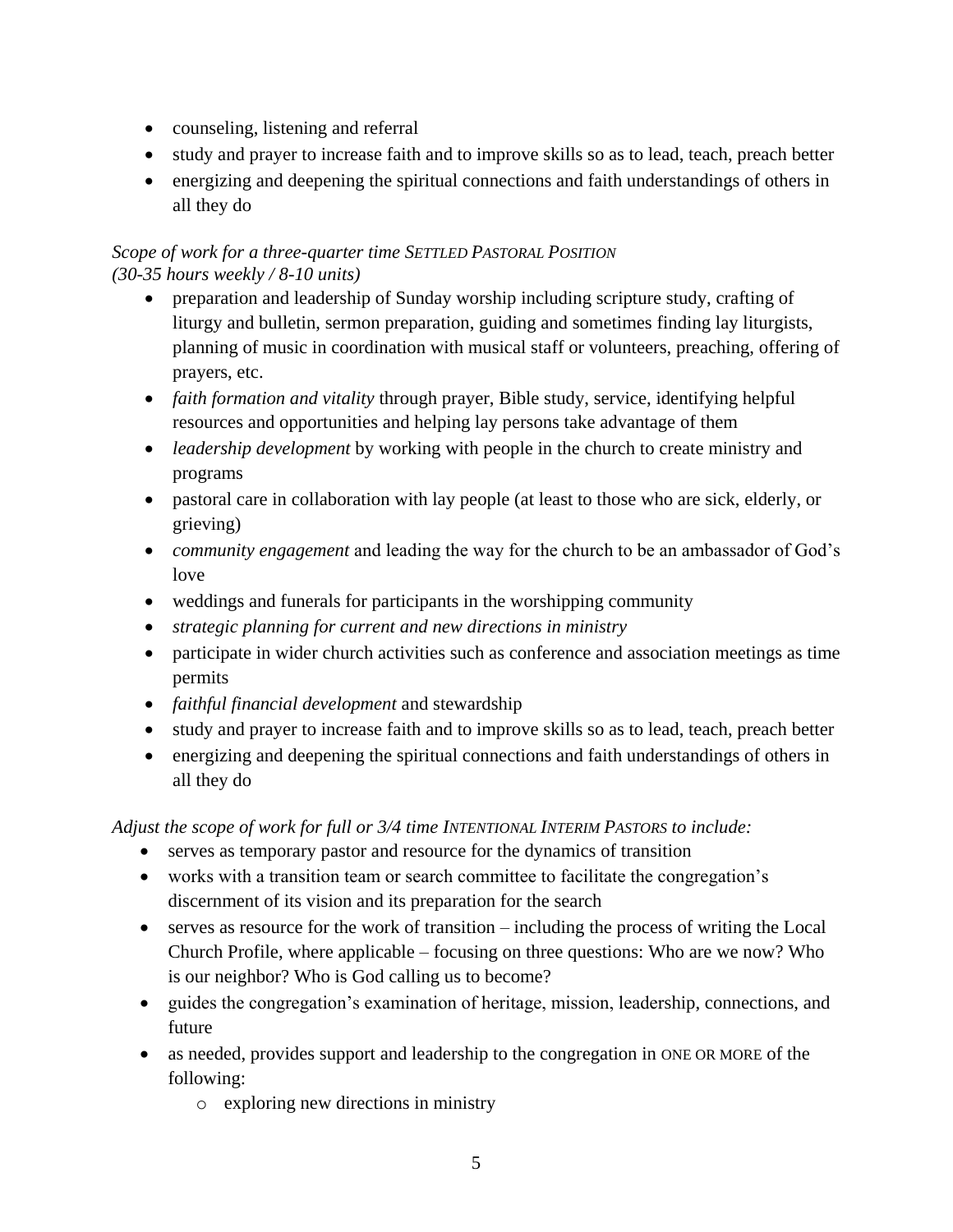- o healing from the trauma of ministerial misconduct
- o processing healthy conflict
- obtains ongoing education and professional accountability in specialized transitional ministry
- typical term of 12 18 months; not eligible for the settled position (as re-stated in call agreement)

# *Adjust the scope of work for full or 3/4 time DESIGNATED-TERM PASTORS to include:*

- focuses on the designated tasks for the designated purpose in this season of the congregation's life
- guides specific tasks to which the congregation is committed, such as those related to [CHOOSE ONE]:
	- o revitalization or turnaround
	- o merger of two or more congregations
	- o farewell tasks with property and/or sacred objects for good closure
	- o relocation
	- o development of a new ministry
	- o staff reconfiguration
	- o healing a crisis
	- o discernment of congregational mission using an assessment or planning services
- the nature of a designated-term is for [DURATION], with goals and progress to be assessed near but before the end of that time [ANTICIPATED DATE]
- by written agreement, upon conclusion of the designated-term, it [MAY / MAY NOT] become a settled pastoral position

# *Scope of work for half time PASTORAL POSITION*

*(20-25 hours weekly / 5-6 units)* 

- preparation and leadership of Sunday worship including scripture study, crafting of liturgy and bulletin, sermon preparation, guiding and sometimes finding lay liturgists, planning of music in coordination with musical staff or volunteers, preaching, offering of prayers, etc.
- *faith formation and vitality* through prayer, Bible study, service, identifying helpful resources and opportunities and helping lay persons take advantage of them
- pastoral care in collaboration with lay people (at least to those who are sick, elderly, or grieving)
- participate in wider church activities such as conference and association meetings as time permits
- study and prayer to increase faith and to improve skills so as to lead, teach, preach better
- energizing and deepening the spiritual connections and faith understandings of others in all they do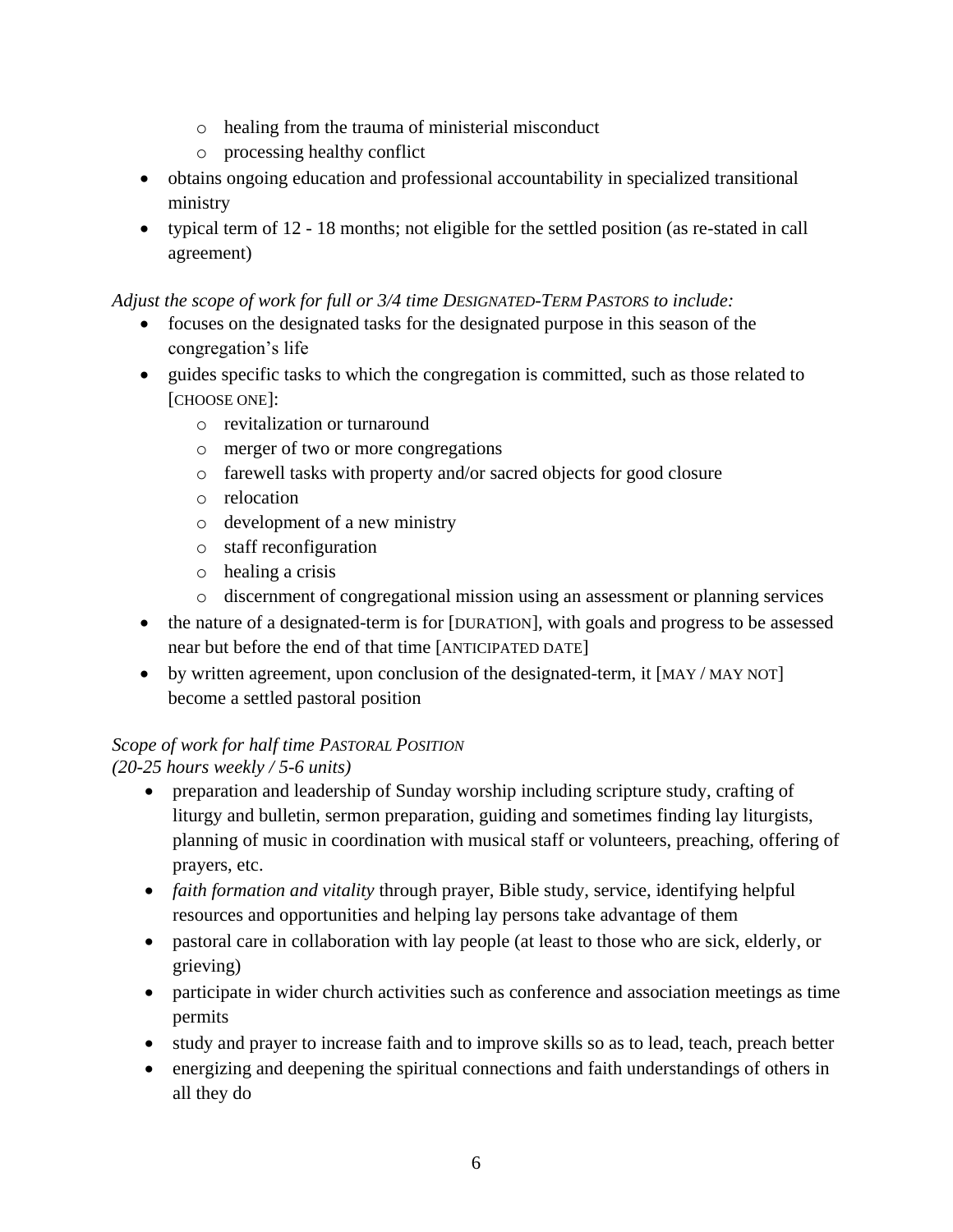# *Scope of work for one-quarter time PASTORAL POSITION (10-13 hours weekly / 3 units)*

- preparation and leadership of Sunday worship including scripture study, crafting of liturgy and bulletin, sermon preparation, guiding and sometimes finding lay liturgists, planning of music in coordination with musical staff or volunteers, preaching, offering of prayers, etc.
- limited pastoral care, primarily Sunday conversations and funerals
- study and prayer to increase faith and to improve skills so as to lead, teach, preach better
- energizing and deepening the spiritual connections and faith understandings of others in all they do

#### **RELOCATION EXPENSES**

Our church will pay reasonable relocation costs to move you from [ORIGINAL LOCATION] to [NEW LOCATION] It is your responsibility to secure at least two written estimates of the costs involved in this move and to submit the estimates to our Church Council so we can adequately plan and execute our part of these logistics. Relocation costs include the expense of one advance home hunting trip for you and your family, the move of your household goods, mileage for transporting your automobile(s), and lodging for you and your family en route. These total costs will not exceed \$[AMOUNT].

# **SALARY AND HOUSING**

Compensation guidelines are provided by **[individual conferences](http://www.ucc.org/about-us_conference)** of the UCC.

**SALARY:** Beginning on [DATE], our church will pay a cash salary of \$[AMOUNT] on a [WEEKLY / SEMI-MONTHLY / MONTHLY] basis. Compensation guidelines for authorized ministers are provided by individual conferences of the UCC.

**HOUSING:** Our church will provide a parsonage *or* a housing allowance.

**If a parsonage**, our church will pay all utility and maintenance costs of the parsonage, including that of basic telephone/internet service, lawn care, and snow removal.

**If housing allowance**, our church will provide an allowance of \$[AMOUNT]/month, which is non-taxable in accordance with Internal Revenue Service guidelines and which we will approve annually (with the amount specified each year in Church Council minutes) for tax purposes. Housing allowance is understood to include the costs of all utilities, maintenance and furnishings, in addition to the mortgage/rent for your primary residence.

Sample formulas for calculating **SALARY BASIS** (salary plus housing):

*Sample formula:*

| Cash Salarv | plus | Value of Parsonage<br>(calculated at $30\%$ of salary) | equals | <b>SALARY BASIS</b> |
|-------------|------|--------------------------------------------------------|--------|---------------------|
|-------------|------|--------------------------------------------------------|--------|---------------------|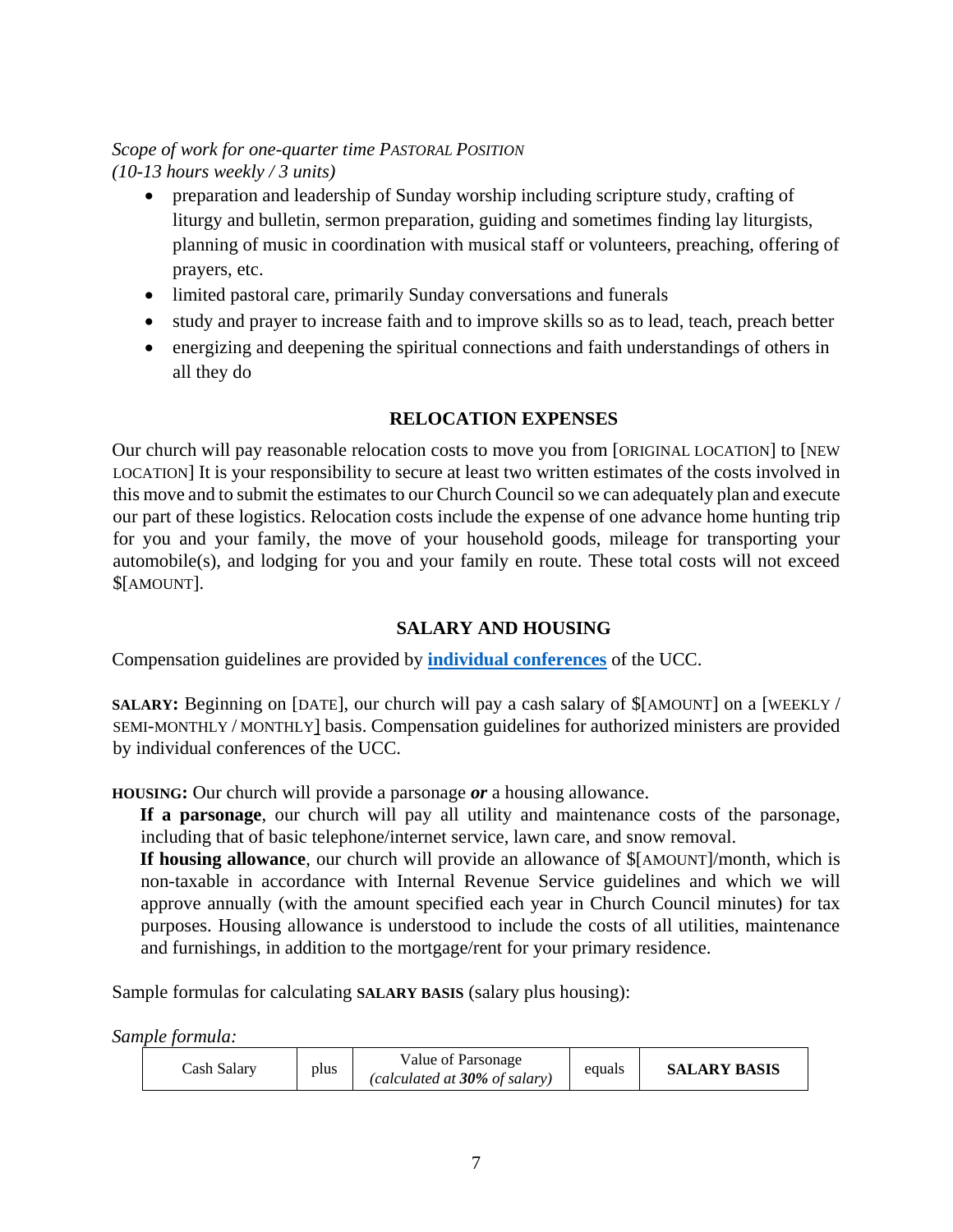| \$35,000 full-time                           |      | \$10,500 annually                                                                                                                                                                                   | \$45,500 annually |                     |  |
|----------------------------------------------|------|-----------------------------------------------------------------------------------------------------------------------------------------------------------------------------------------------------|-------------------|---------------------|--|
| Sample formula:                              |      |                                                                                                                                                                                                     |                   |                     |  |
| Cash Salary                                  |      | Housing Allowance<br>(calculated at 33% of salary)                                                                                                                                                  |                   | <b>SALARY BASIS</b> |  |
| \$35,000 full-time                           |      | \$11,550 annually<br>(or $$962.50$ monthly)                                                                                                                                                         | equals            | \$46,550 annually   |  |
| Sample formula:                              |      |                                                                                                                                                                                                     |                   |                     |  |
| Cash Salary                                  |      | Housing Allowance<br>(calculated at $1\%$ per month of<br>median-priced standard<br>3-bd home in community)                                                                                         |                   | <b>SALARY BASIS</b> |  |
| \$35,000 full-time                           | plus | if a median-priced house in the<br>community sells at \$100,000,<br>then the church's minimum<br>housing allowance would be<br>$$100,000 \times 1\% =$<br>\$1,000 per month<br>or \$12,000 annually | equals            | \$47,000 annually   |  |
| Calculate your minister's SALARY BASIS here: |      |                                                                                                                                                                                                     |                   |                     |  |
| Cash Salary                                  |      | Value of Parsonage or<br>Housing Allowance                                                                                                                                                          |                   | <b>SALARY BASIS</b> |  |
| plus                                         |      |                                                                                                                                                                                                     | equals            |                     |  |

# **FINANCIAL BENEFITS**

**ANNUITY:** Our support of your ministry includes your future well-being, and so we invest ourselves in the financial security of your retirement. Our church will pay, on your behalf, an amount equal to 14% of the Salary Basis (cash salary + housing allowance/value of parsonage) into your account with The Pension Boards. Using the information in this call agreement, the annual contribution for [YEAR] is \$[AMOUNT].

**HEALTH AND DENTAL INSURANCE:** Our church will pay, on your behalf, the full annual premium for you and your eligible immediate family members in the United Church of Christ Medical and Dental Benefits Plan. *For employees in their first employment relationship with the UCC, application for coverage must be made within 90 days of employment or evidence of insurability will be required.*

**SOCIAL SECURITY AND MEDICARE OFFSET:** Our church will compensate you for the portion of Social Security and Medicare that we would pay if you were an employee of the church; the Social Security Administration designates ordained ministers as self-employed persons. The amount of wages subject to Social Security and Medicare taxes is established annually by the IRS. This offset will be paid to you on a quarterly basis; the offset is taxable income to you.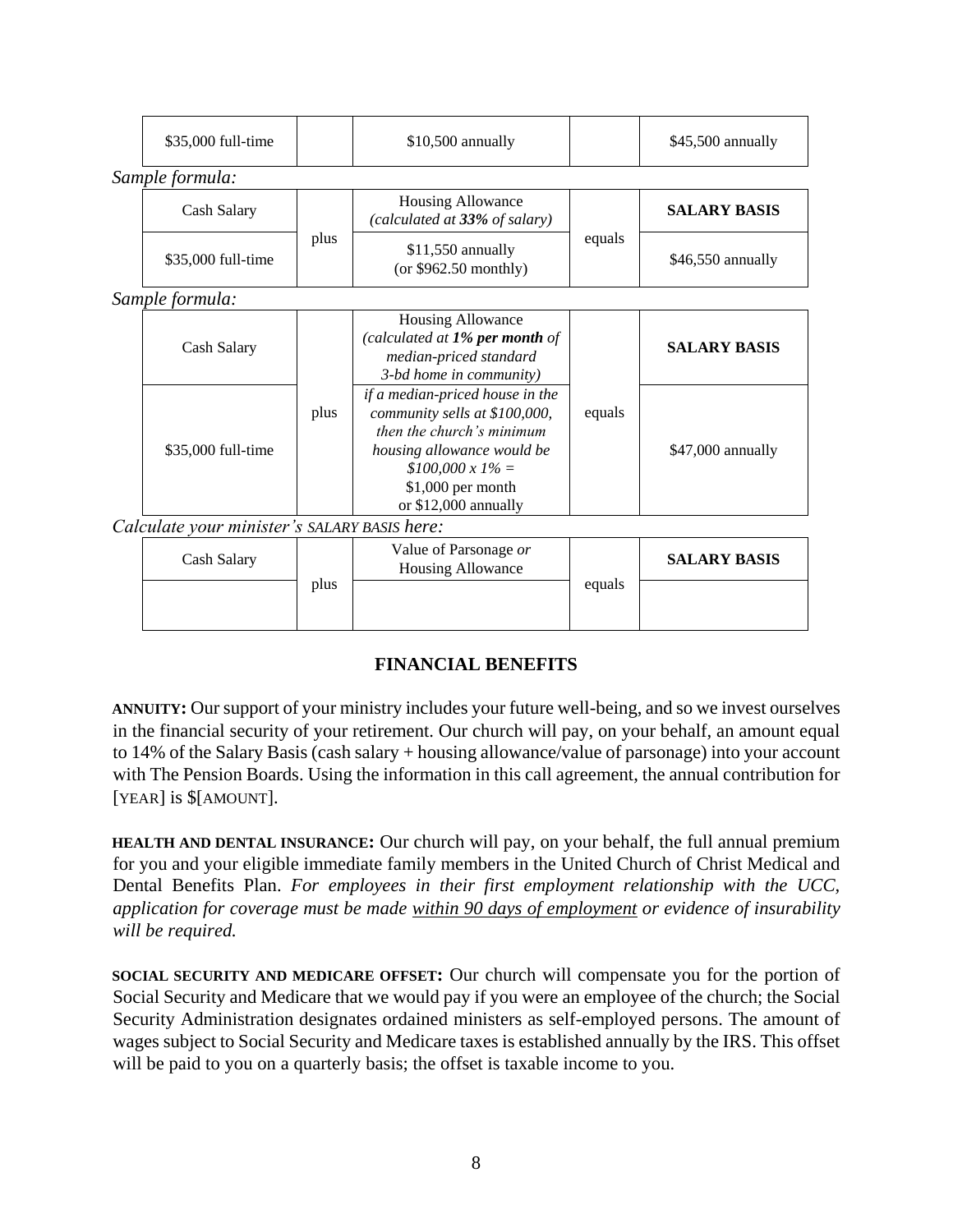**LIFE INSURANCE AND DISABILITY INCOME PLAN:** If you are eligible to participate in and you complete an application with the Pension Boards, our church will contribute 1.5% of the Salary Basis to the Life Insurance and Disability Income Plan of the United Church of Christ on your behalf. Using the information contained in this agreement, the annual contribution for this plan for [YEAR] is \$[AMOUNT]. *For employees in their first employment relationship with the UCC*, *application for coverage must be made within 90 days of employment or evidence of insurability will be required.*

TOTAL VALUE OF SUPPORT PACKAGE:

| Salary<br><b>Basis</b> | plus | Annuity | plus | Health<br>Insurance | plus | Social Sec.<br>Offset | plus | ப<br>and<br>DI | equal   | Total |
|------------------------|------|---------|------|---------------------|------|-----------------------|------|----------------|---------|-------|
|                        |      |         |      |                     |      |                       |      |                | C<br>۸J |       |

#### **TIME BENEFITS**

*(the following might not be included in a call agreement for Supply Pastors)*

**WEEKLY SCHEDULE:** We recognize that the demands of church life come at all hours of the day and night, and that the covenant with our church requires your attention 24/7 to matters beyond your control. We expect that your work schedule will average 40-50 hours weekly, understanding that additional hours may be required but will be examined if an excess of 55 hours per week becomes a habit for you or for us. Therefore, we wholeheartedly support your need to take time for self-care on a regular basis, and we encourage your faithful management of two days off per week for rest and rejuvenation.

*For the call of a part-time minister, we encourage your faithful management of a 10-13 hour work week (¼ time), a 20-25 hour work week (½ time), or a 30-35 hour work week (¾ time). We anticipate that we will honor your limited time best if we agree in advance as to the days when you are available, allowing for the occasional emergency.*

**VACATION:** Our church provides you <u>four weeks of vacation time</u> during each 12 months of service, including four Sundays. The congregation is responsible for our programs, worship life and each other during your vacation. Service to the wider church (e.g. summer camp leadership, mission trips, and national/conference/association meetings) is not construed as vacation time. Vacation time does not roll over from year to year; vacation time that is unused at the end of a year is forfeited. Vacation pay will be prorated upon termination.

*The vacation time provided for part-time positions is also four weeks, including four Sundays, with a week representing the agreed-upon work week for a one-quarter time, half time, or three-quarter time position.*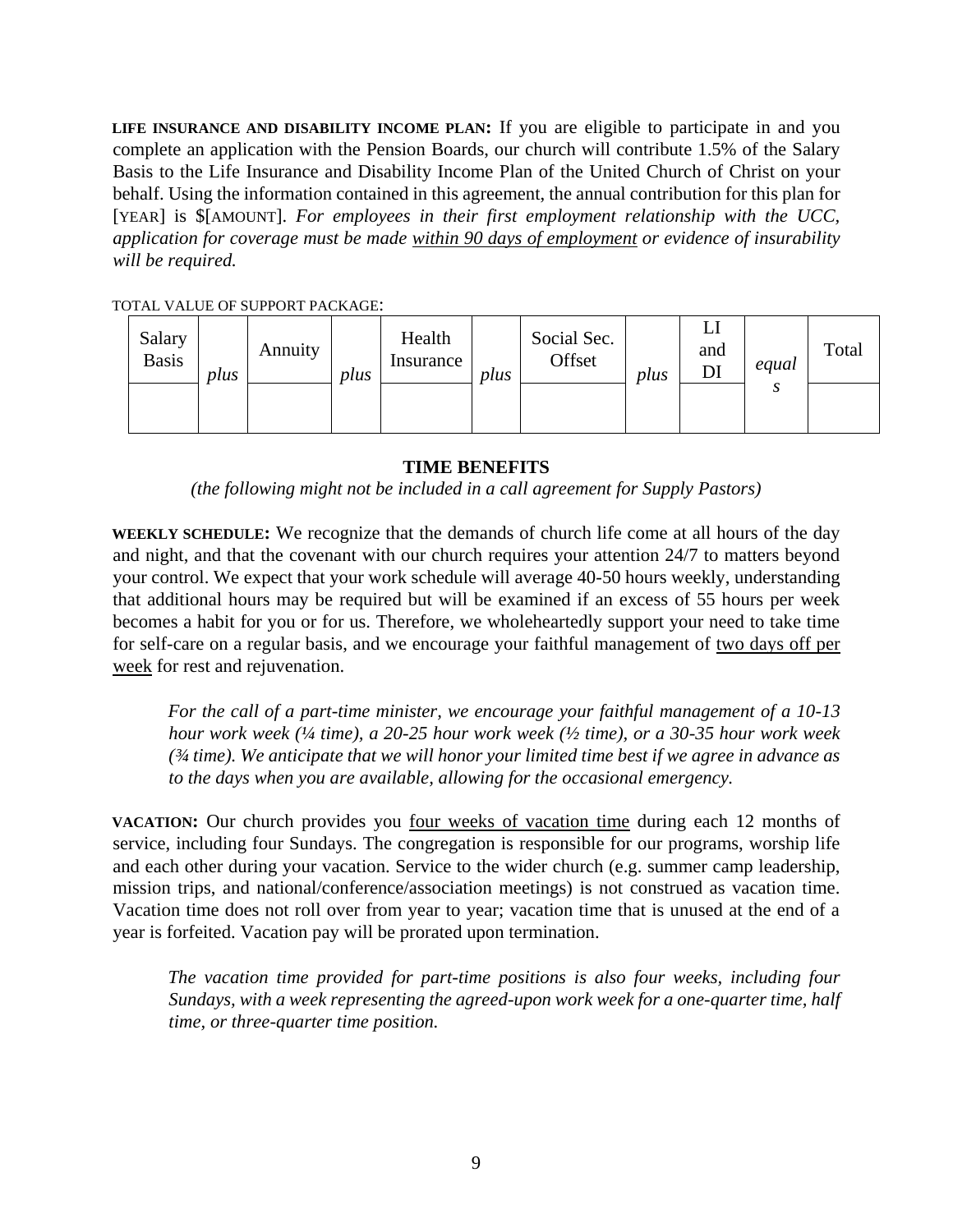**PARENTAL LEAVE:** Parental leave is extended if you and your family experience the birth or adoption of a child. You will receive twelve weeks of paid parental leave so that you can care for self and family. Unused parental leave is forfeited.

**PERSONAL AND SICK LEAVE:** Our church realizes that life is rarely predictable or easy; therefore, leave time is available to you for special circumstances. We expect that you will communicate promptly with the Church Council should these circumstances arise and leave time be needed. In the event of your illness, we provide up to 12 days of sick leave per 12 months of service; sick leave can accumulate up to 120 days across the years of your ministry with us, though accumulated sick leave is not payable upon termination. (For extended illness, see "Short-Term Disability.") In the event of circumstances such as but not limited to the illness of a dependent, the death of a family member, or a personal crisis, we provide up to 5 days of personal leave per incident, not to exceed 10 days per 12 months of service. Personal leave does not accumulate. Sick time and personal leave are not meant to be utilized as additional vacation time.

**SABBATICAL LEAVE:** Our church will provide you with a sabbatical leave of three months after five years of full-time ministry with our church. *A part-time minister is eligible for two months of sabbatical leave after seven years of ministry with our church.* During your sabbatical, we will pay your full salary and benefits. We expect you to share with the Church Council, at least one year before beginning the sabbatical, the developing plans for time away. In your absence, we covenant to care for our church, our programs, our worship life, and each other. Further, we covenant not to use this time to accomplish or decide alone what we have not been willing or able to do together. We will, and we expect you will also, use the time to reflect on our mutual ministry in Christ and how we can live more fully into our call as Christ's church. Upon your return, we invite you to share with us an overview of activities and learnings from your sabbatical. Unless otherwise agreed before the sabbatical, we expect that you will continue as our pastor and teacher for at least one year after your return.

#### **DISABILITY AND DEATH**

**SHORT-TERM DISABILITY:** If you become disabled or experience an extended illness and you are unable to meet your ministerial responsibilities during the time of this call agreement, we expect that you will use all available sick and vacation time as well as the annual allowance of personal leave during the waiting period of the Short Term Disability plan of the Pension Boards (approximately 30 days). Thereafter, we will pay only benefits (annuity and insurance premiums) until the expiration of Short Term Disability benefits. Disability, health benefits and leave time are provided in lieu of benevolence offerings, in the best financial interests of both you and the church.

**WORKERS COMPENSATION:** You are obligated to report a workplace injury to the Moderator/President of the church as soon as is practicable. In the event that an injury or illness is compensable under workers compensation law, workers compensation shall be the primary benefit. Short-Term and Long-Term Disability benefits, when eligibility is established, will be adjusted in accordance with Pension Board Health and Disability Plan documents. As with Short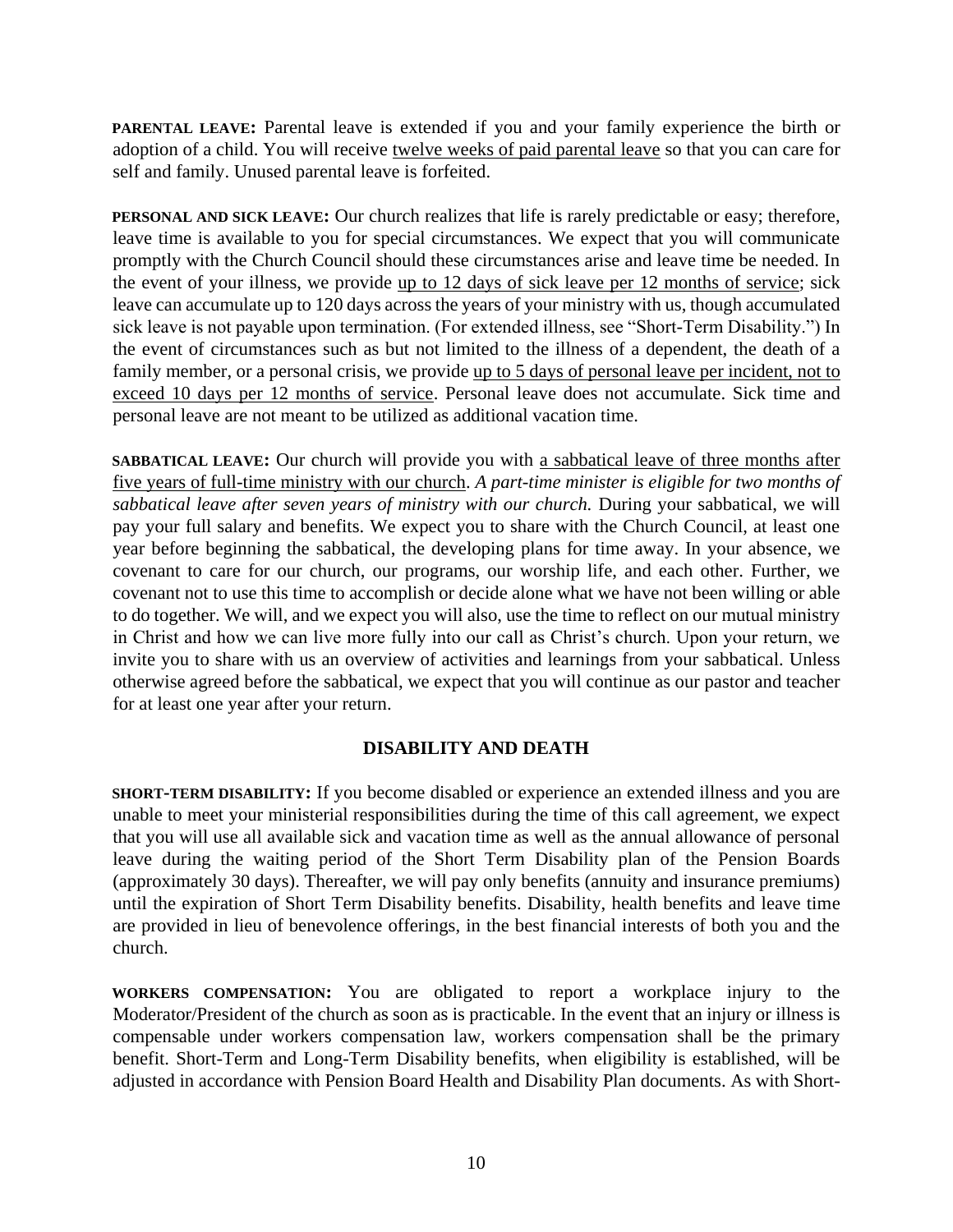Term Disability, we will pay only benefits (annuity and insurance premiums) for a total of six months from the date of injury or illness.

**DEATH:** In the event of your death while we are in this covenant, we will provide your immediate family – in addition to salary earned but not yet paid – full cash salary, housing, health and dental benefits, and Social Security and Medicare offset for 90 days from the date of death. Further provisions may be considered and will be discussed with your family by our Church Council, our Conference or Association Minister, and, as appropriate, the Association Committee on Ministry.

#### **COPYRIGHT AGREEMENT**

*The default under the law is that works prepared by a pastor within the scope of their employment (called "works for hire" in copyright law) – such as sermons and liturgies – become the property of the church. By including the following copyright agreement language, a church gives up those rights but has a license to use the copyrighted works with the consent of the minister.*

Church and minister acknowledge that sermons and other original written and spoken theological reflections authored by minister (collectively, "the works") are ecclesiastical events and moments which are the product of deeply personal spiritual reflection, prayer and discernment by minister. Church and minister agree that regardless of when and where such reflection, prayer, discernment and preparation of the works, occurs, whether or not on church premises or using church facilities and whether or not during regular church hours of operation, the content of such works remain personal to minister, with minister retaining all ownership, copyright, and other legal interests in such works and having unfettered discretion to reprise or republish such works for other purposes and at other times, and to alone have claim to any financial benefits that may attend thereto. Church and minister do not intend for this acknowledgment and agreement to constitute the conveyance by church to minister of either a taxable or tax-free excess benefit, but rather to reflect the ecclesiastical reality of the formation and ownership of these works. In consideration of minister's employment by church, minister hereby grants to church an irrevocable, non-exclusive, worldwide, sublicenseable, transferable and royalty-free license to use, reproduce, distribute, create derivative works of, publicly perform and publicly display such works (whether solely or jointly with others) in any media now known or hereafter known. Such license shall continue in effect (I) while minister is employed by church and (II) thereafter, with the consent of minister, which consent of minister will not be unreasonably withheld or delayed. In no event shall use of such works by church be for purposes of its commercial gain; provided, that any such use in the ordinary course of church's stewardship campaign shall not be considered a prohibited use for commercial gain. Church and minister agree at this time to amend the terms of the agreement regarding such works at any time and in any manner as minister in her sole discretion deems advisable to better and more fully reflect the intent of the parties expressed herein.

#### **PROFESSIONAL MINISTRY EXPENSES**

*(the following might not be included in a call agreement for Supply Pastors)*

**MINISTRY EXPENSES:** Our church will reimburse you for ministry expenses up to \$1,500 annually. Ministry expenses include such items as journal subscriptions, hosting expenses for church guests,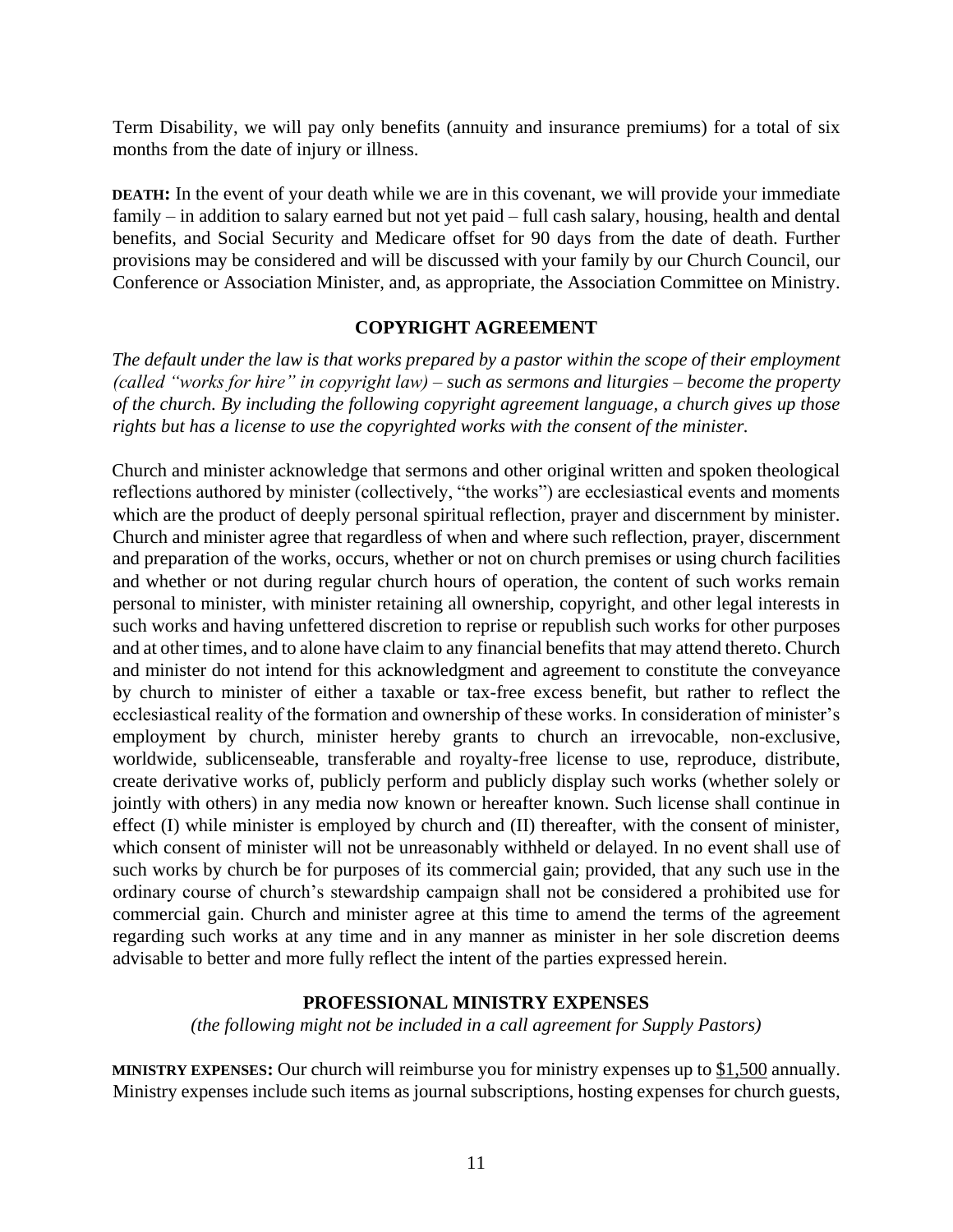professional dues, vestments, and other legitimate costs incurred as a result of your service to this church. You may submit expense items monthly for reimbursement. *Reimbursable ministry expenses for part-time positions = \$1,000 annually.*

*For both full-time and part-time positions:* A one-time reimbursement in the amount of \$160 will be provided when your ministry with us begins, for the cost of the Criminal Background Check that was required for your Ministerial Profile.

**CONFERENCE, ASSOCIATION AND WIDER CHURCH MEETINGS:** Our church values and expects your participation in the wider church, thus we will reimburse reasonable expenses for participation in our United Church of Christ national, conference, association, and other meetings. The amount established to support these expenses is incorporated into the professional expenses noted above.

**CONTINUING EDUCATION:** Our church encourages and supports your ongoing professional growth through participation in collegial learning groups (e.g. "clergy clusters" or "communities of practice") and in continuing education programs to strength your ministry among us. Therefore we budget \$1,000 and two weeks paid leave (including two Sundays) for those opportunities and expenses. We expect you to discuss with the Church Council, in advance, the nature and timing of these opportunities so that we can negotiate with you the dates and types of events that best support our church's ministries and your needs for ongoing development. *Continuing education budget for part time positions = \$1,000 and one week paid leave (including one Sunday).*

**MILEAGE:** Our church will reimburse you, at the Internal Revenue Service mileage rate established each year, for using your automobile in fulfilling the duties of the pastoral office. It is your responsibility to keep a log of mileage for accountability to the church and to the IRS. We have established up to \$2,500 to cover annual mileage expenses. *Mileage reimbursement for a ¼ time position = \$1,000; ½ time = \$1,500; ¾ time = \$2,000.*

| Ministry<br><b>Expenses</b> | plus | Wider<br>Church<br>Meetings | plus | Continuin<br>Education | plus | Mileage | equal | Total |
|-----------------------------|------|-----------------------------|------|------------------------|------|---------|-------|-------|
|                             |      |                             |      |                        |      |         |       |       |

TOTAL VALUE OF PROFESSIONAL EXPENSES, LISTED AS SEPARATE LINE ITEMS IN CHURCH BUDGET: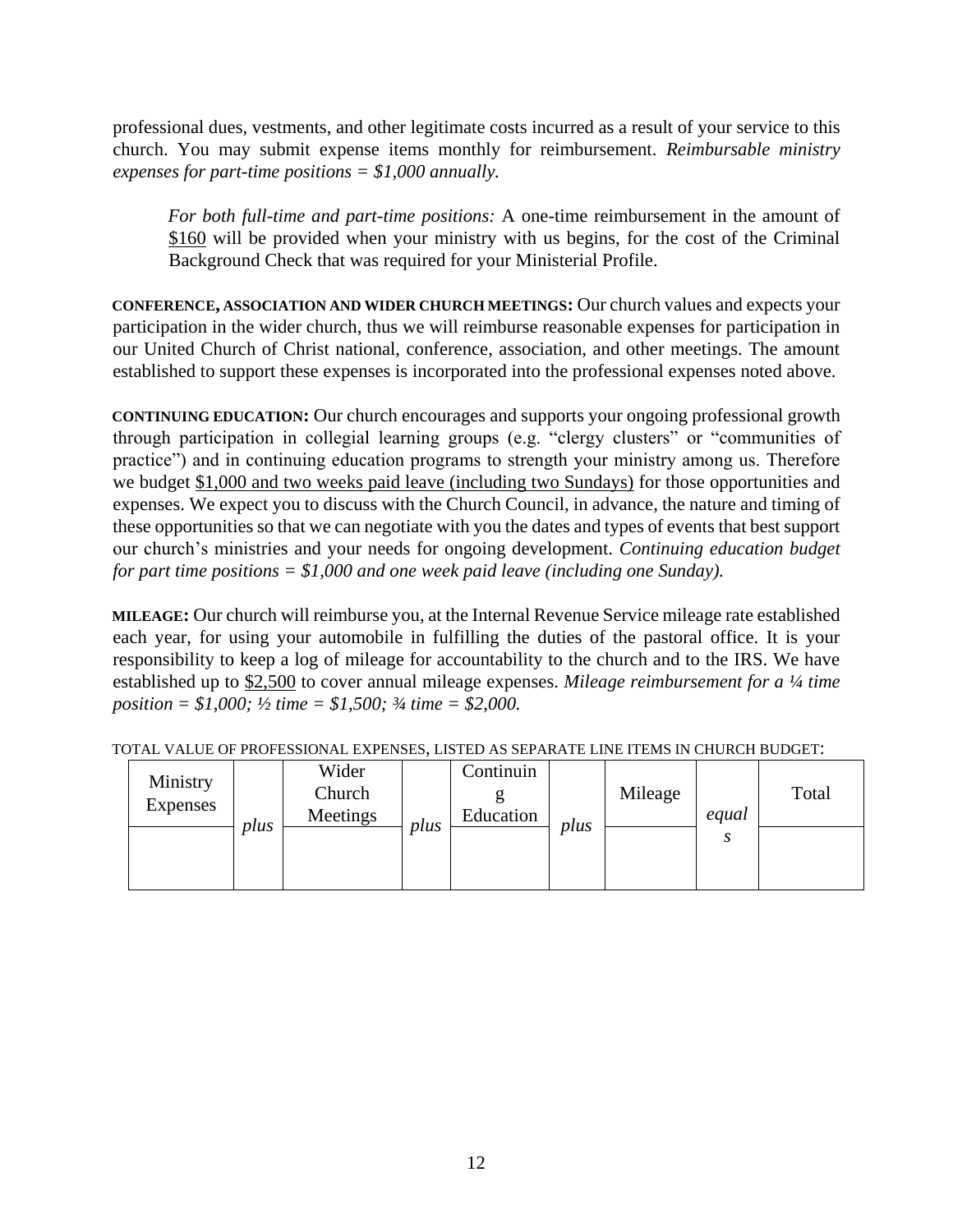# *PENN WEST CONFERENCE SUGGESTED WORKSHEET FOR MINISTERIAL COMPENSATION*

#### **1. SALARY AND HOUSING**

A. Salary: PWC Guidelines Include: additional factors: years of ministry, additional education, special skills and size of membership

B. Housing: Parsonage

(all expenses pay by the church)

- or -

 Housing Allowance \_\_\_\_\_\_\_\_\_\_ (Fair market rental for a furnished house, including a mortgage, utilities, taxes, etc. Designated by the minister and voted by the church's executive body in the year prior to the housing allowance)

# **SUB-TOTAL MINISTERIAL COMPENSATION:**

#### **2. BENEFITS**

| 2. BENEFITS                      | A. Health and Dental Insurance – UCC Plan                             |  |
|----------------------------------|-----------------------------------------------------------------------|--|
|                                  | B. Disability (1.5% of salary and housing)                            |  |
|                                  | C. Pension (14% of salary and housing)                                |  |
|                                  | D. SSI Reimbursement $(7.65\% \text{ of salary } \& \text{ housing})$ |  |
|                                  | E. Continuing Education (retreats, educational events)                |  |
| F. Books/materials               |                                                                       |  |
| G. Other:                        |                                                                       |  |
| <b>SUB-TOTAL BENEFIT PACKAGE</b> |                                                                       |  |